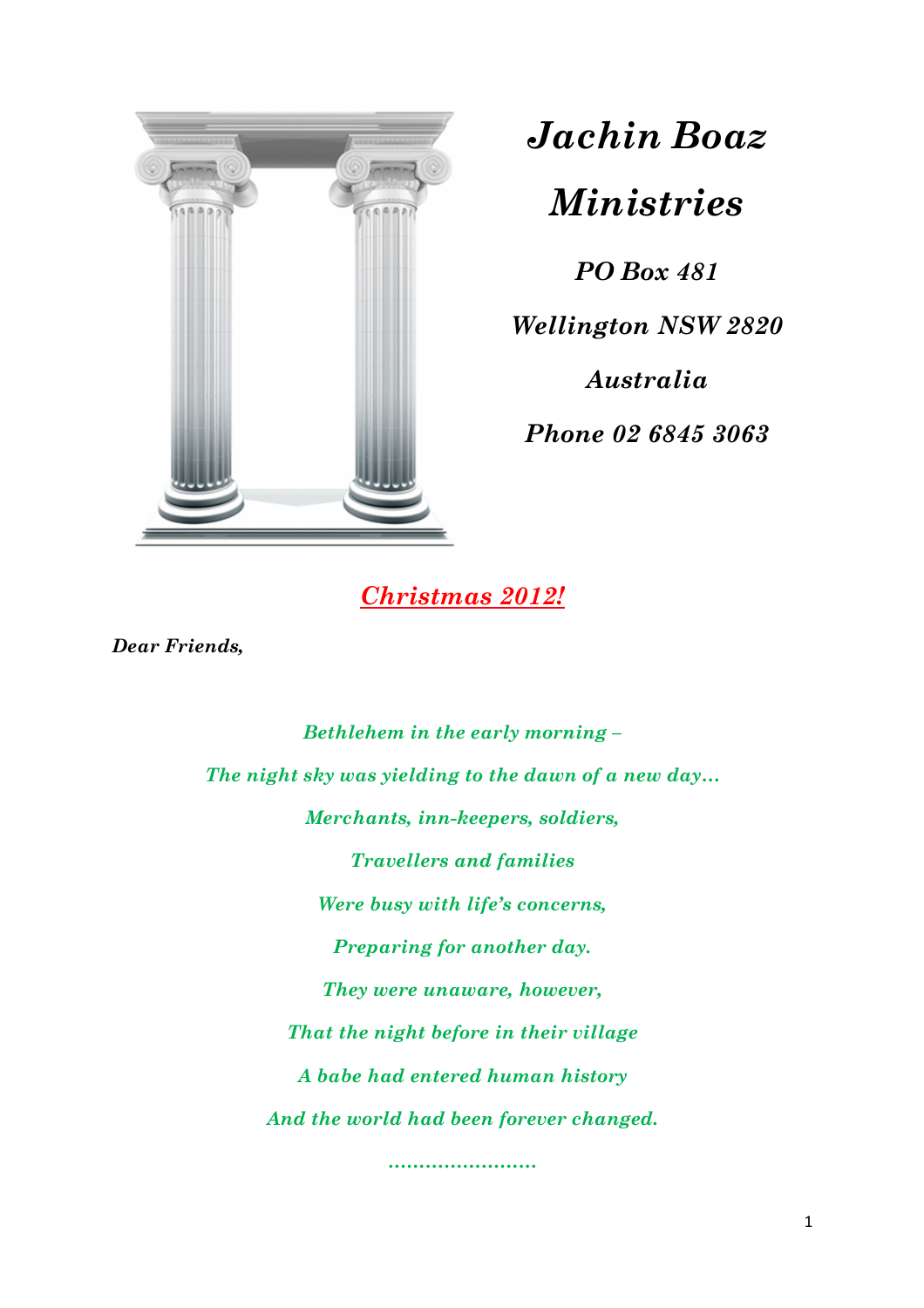*The hinge of history is found on the door of a Bethlehem stable!* 

*……….…………..* 

*O, come let us adore Him,- Christ the Lord!* 

*…………………..* 

### *Silent Night!*

*Funny how this heading is so far from what I pictured was happening in Heaven when Jesus was born. I guess a party is more like what I had imagined. Dancing, laughing, and filled to the top and running over with Praise. But, upon more thought of this statement, I realised that, although God can party hard, I believe "Silent Night" to be more powerful and more beautiful, than any captivating display, or standing ovation. I believe "Silent Night"…was when all Heaven held their breath, and with high anticipation, were in absolute awe at His birth… Then they partied!* 

#### *Peace on Earth!*

*…………………* 

*This seems like the furthest thing from my mind when I think of Jesus' birth. I think of Praise and Celebration, not "Peace on Earth". But He knows best, and what was most important on that day? One of the things on His mind was our Peace. All of Heaven waited in excited anticipation for …the moment that birthed our Peace! How precious it was to our Lord, that He might see to it, that Jesus carried our Peace. What a moment… Seeing His dream come to*